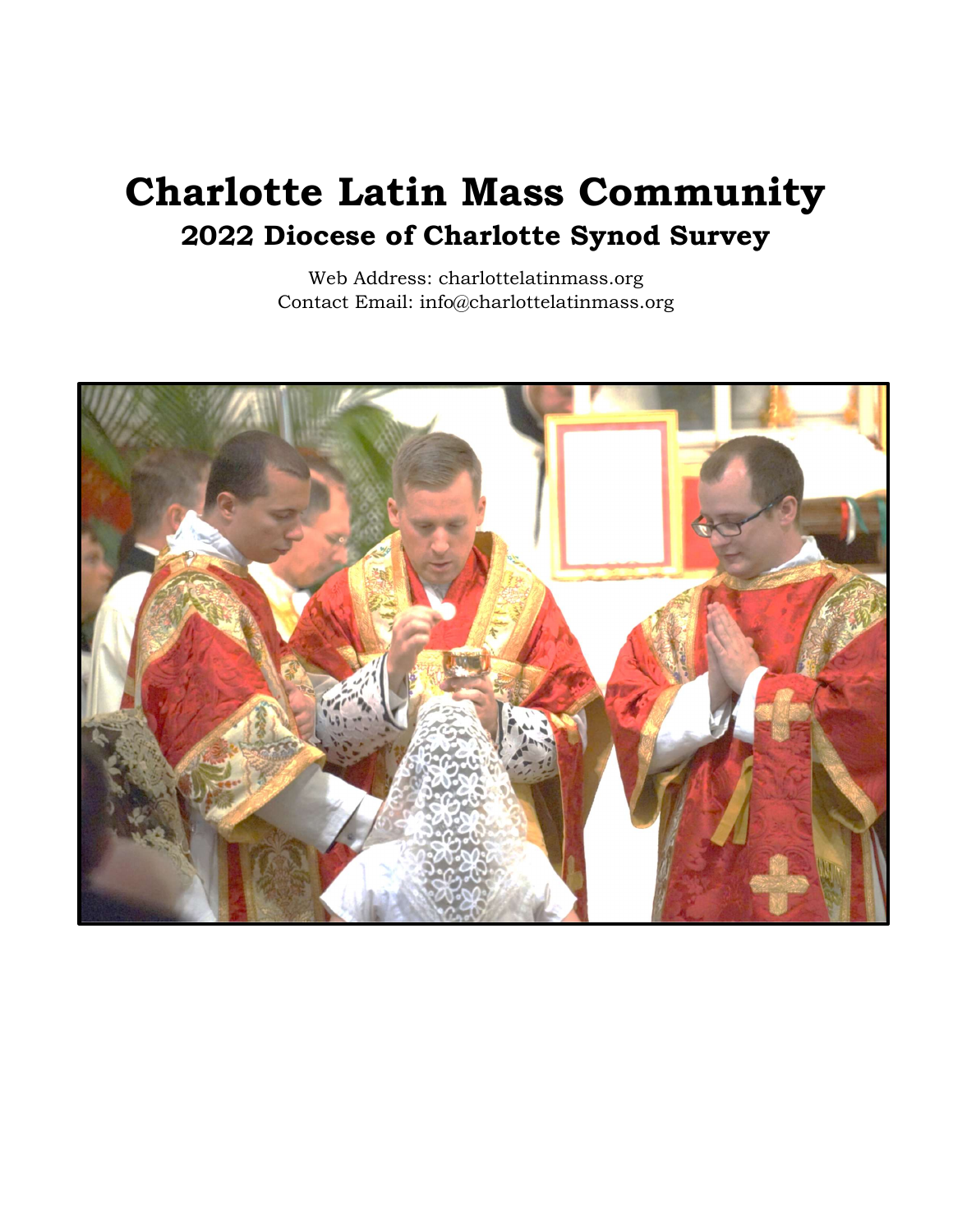#### The first synod question asked, "What are the most significant signs of the Lord's presence in your life?"

Our Community is made up of approximately 1,000 families distributed throughout the Diocese of Charlotte and, as such, these responses are not a reflection of any one parish.

For the 179 synod respondents from our Community, the most significant sign of the Lord's presence in our lives is found in praying the Traditional Latin Mass and following the traditional liturgical calendar throughout the year including customs, traditional blessings, divine office, and feast days. The Lord's presence in our lives is also manifest as we joyfully welcome newcomers to the Latin Mass each week.

Our Community is also blessed with many young families and a great abundance of children and vocations. Additional signs can be seen in the reverence that is shown for the Eucharist by our Community, where our Lord is received only kneeling and on the tongue, and where the congregation typically remains in their pews long after Mass to offer thanksgiving. The Traditional Latin Mass is the wellspring of grace for these signs of the Lord's presence in our lives.

A great many of the respondents to this synodal question credit the Traditional Latin Mass as being responsible for – and necessary to – their conversions and thereby the salvation of their souls. It carries us through every malady; inspires us to truth, beauty, and goodness; and strengthens us against temptations. But most of all, this Holy Sacrifice of the Mass, in this ageless liturgy, offers up Christ as the Holy Victim in sacrificial worship to God in Heaven – making visible, through the Latin language, silence, Gregorian chant, contemplative prayer, and the unique readings and orations at the Mass – the Lord's presence for all to see.

The Lord's presence in our lives is uniquely tied to our worship at the Traditional Latin Mass. For our Community, this liturgy is responsible for drawing us into the Church, converting our souls, nourishing our vocations, attracting newcomers from the peripheries, inspiring our belief in Jesus Christ's real presence in the Eucharist, and allowing the Gospel to be proclaimed in a time of great difficulty. The Traditional Latin Mass with its silent catechism of reverence is why belief in the real presence in the Eucharist is nearly universal in our Community, as compared to the Church as a whole where polling shows that belief in the true presence has fallen below 30 percent.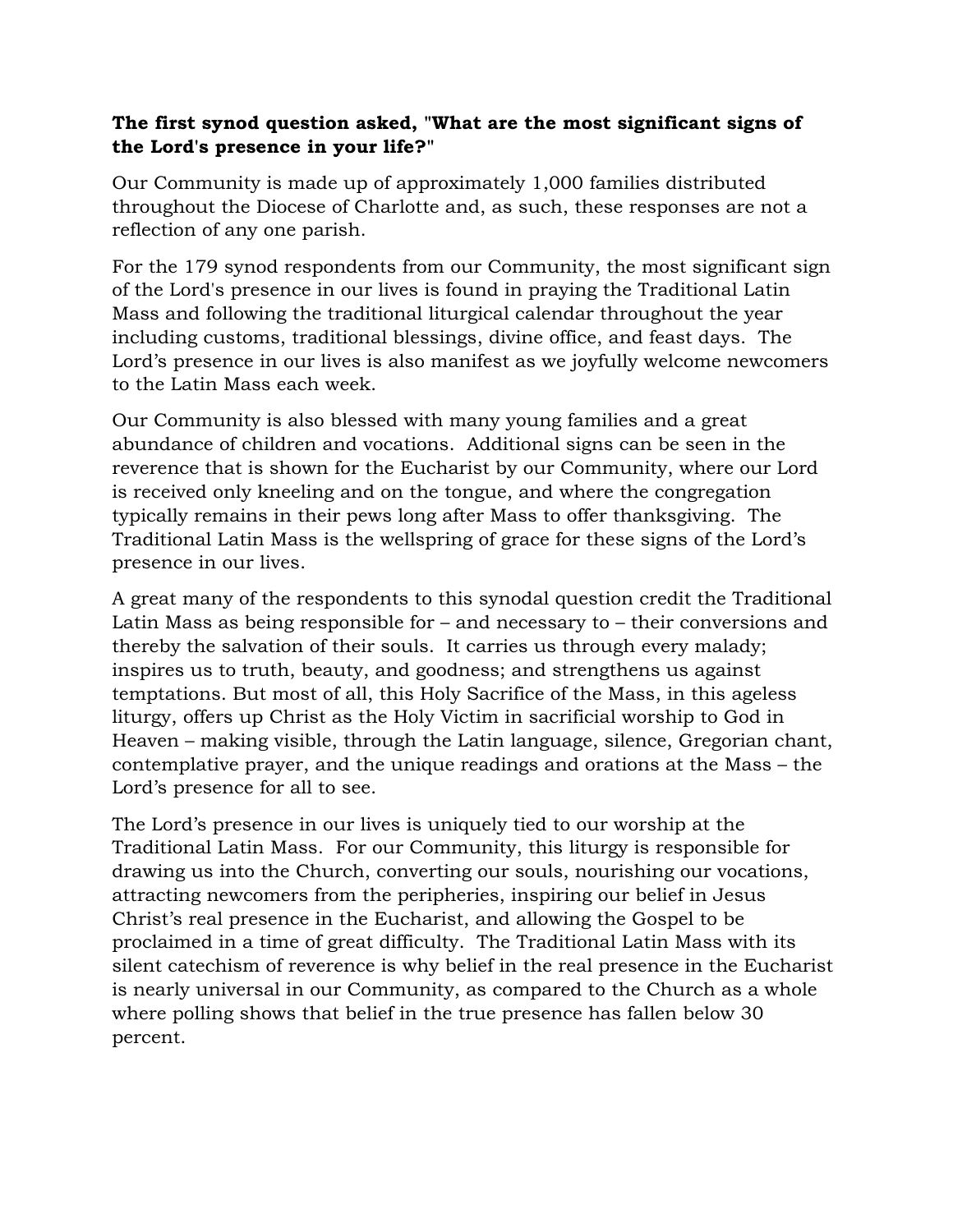#### The second synod question asked, "What are the biggest challenges or questions you face in responding to the Lord's call?"

For our Charlotte Latin Mass Community, our greatest challenge is that while trying to respond to the Lord's call, we are left with the feeling of being neglected by our Diocese, which instead prefers a rigid top-down pastoral framework without consideration of our spiritual needs. In particular:

- Our Community is left to a nomadic existence, forced to travel to different and distant parishes on select days, often at inconvenient hours, for Mass times without a consistent and stable Mass schedule.
- Diocesan priests are forced to minister to both Novus Ordo and Latin Mass attendees, who have different spiritual needs, creating division and limiting priests' ability to serve the laity.
- Our Diocese maintains a rigidity and has been unwilling to dialogue with our Community preventing them from considering alternative pastoral solutions and inspirations by the Holy Spirit.
- Our Diocese lacks pastoral sensitivity by declining to invite outside religious orders to meet our Community's spiritual needs while simultaneously inviting in several outside priests from far-away continents to meet the needs of the Novus Ordo faithful.
- Our Diocese provides dedicated chapels for numerous other ethnicities, nationalities, and rites, but refuses to consider a dedicated chapel for our Community.
- Our Bishop canceled our Community's worship at the Latin Easter Triduum and the Sacrament of Confirmation this year without any explanation to the laity; ignoring our repeated requests for meetings to consider alternative arrangements.

As a part of this synod process, we surveyed our Community with additional questions in order to obtain a sense of their spiritual needs. The 179 responses clearly confirm the above concerns:

- 97 percent of respondents would prefer having a dedicated chapel with full sacramental life exclusively offering the Latin Mass daily and all the Sacraments as opposed to the current model of a Novus Ordo parish offering a Latin Mass.
- 85 percent of respondents were personally hurt and spiritually damaged by the recent restrictions and cancellations of traditional Sacraments by the Diocese.
- Only 13 percent of respondents felt that the Diocese is doing a good job of listening to our spiritual needs.
- 96 percent of respondents would like to see the option of a Traditional Latin Mass offered at the annual Eucharistic Congress.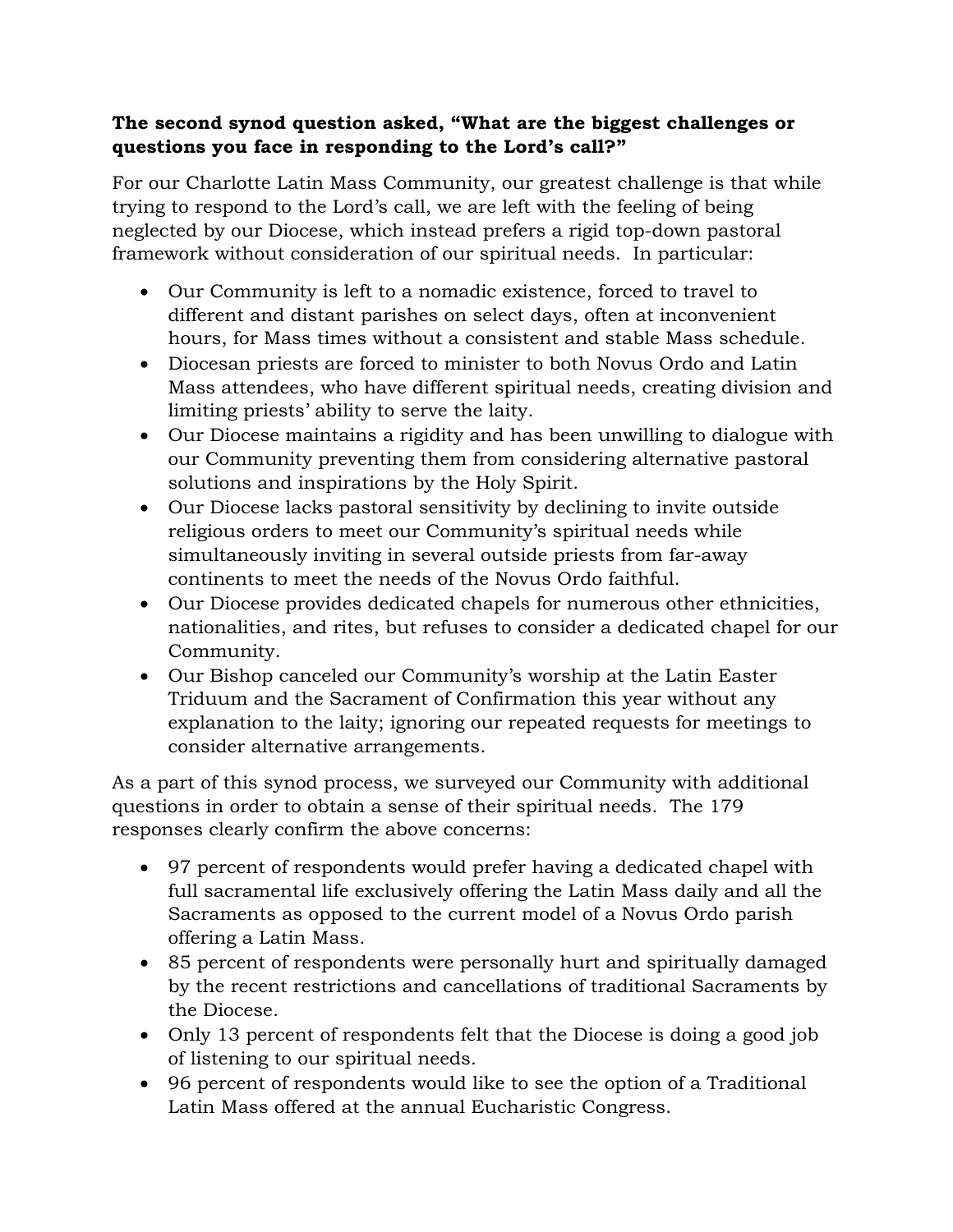Most alarming of all, there were 21 respondents who are either already ordained priests or in some stage of discernment toward the priesthood. Of these 21 respondents, 17 (81%) answered that the recent restrictions on the Latin Mass by the Diocese of Charlotte were an obstacle or danger to their vocation and/or discernment.

Some in our community have received the impression that the Bishop seems unaware of our concerns or that our spiritual needs are unimportant. We hope that this is not true, but believe the diocese needs to do more to repair this perception. The current pastoral framework makes us feel that we are on the margins of diocesan life. This makes it difficult for our families to pass the faith down to their children and limits our ability to respond to the Lord's call.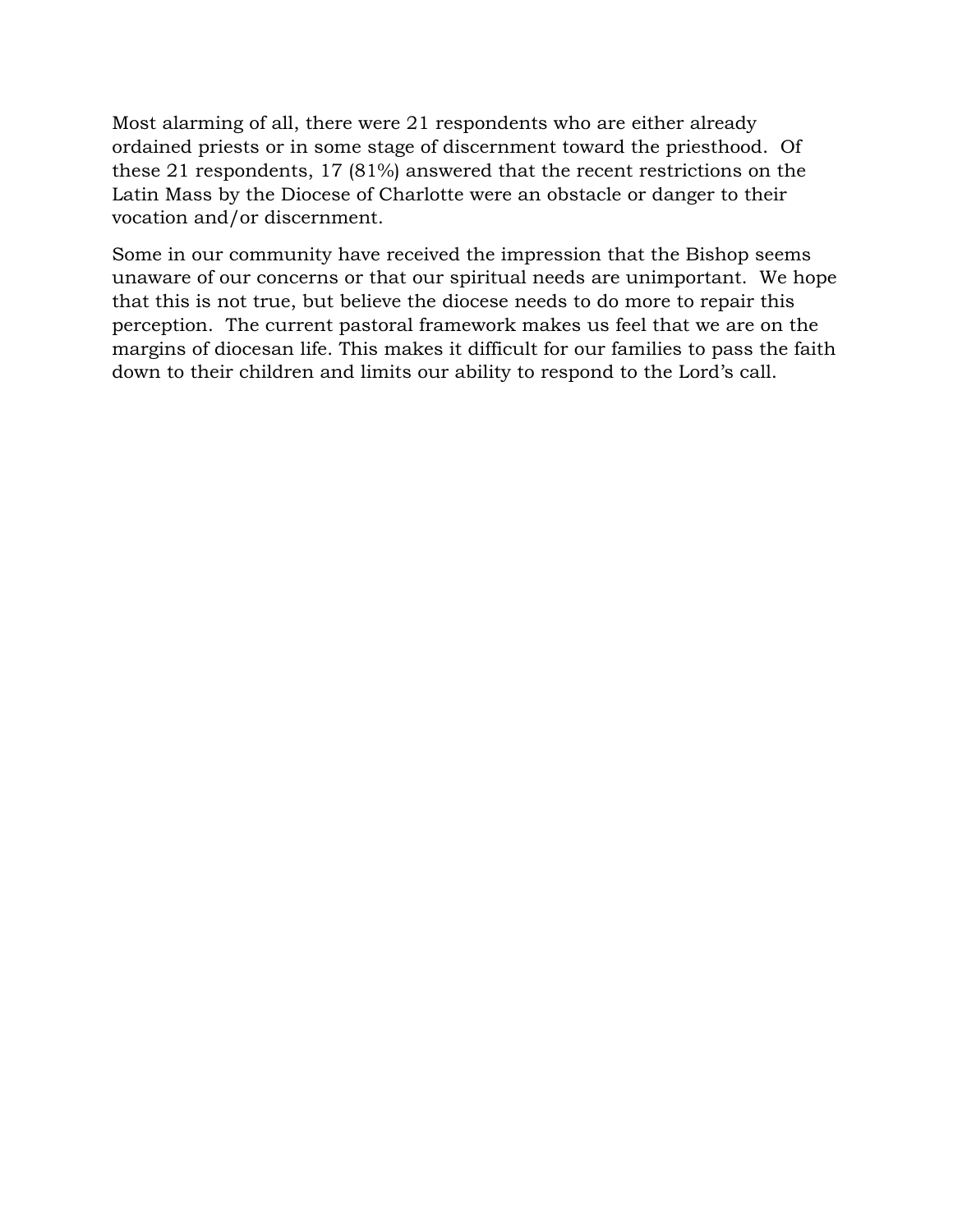### The third synod question asked, "What steps is the Holy Spirit suggesting to you and your community to respond more fully to the Christian vocation?"

Our Community is called, like all Catholics, to live our Catholic Faith in union with the Church. Canon Law (Can. 208 – 215) speaks eloquently on the obligations and rights of the Christian faithful. We are called to:

- Maintain communion with the Church.
- Fulfill duties owed to the Church.
- Spread the divine message of Salvation.
- Obey our sacred pastors in faith and morals, within right reason, only inasmuch as they represent Jesus Christ.
- Fulfill our duty to make known our spiritual needs to the Church.
- Fulfill our rights to receive from the sacred pastors the spiritual goods (i.e. Sacraments) of the Church.
- Fulfill our right to worship God and follow our own form of spiritual life as long as it is consonant with the doctrine of the Church.

We feel called to pray more for our priests and bishop. While the clergy in our Diocese, are pious, prayerful men, with a heart for Christ, it is with sadness that our Community feels at times, that our Diocese practices a rigid form of legalism by selectively imposing restrictions and limiting our worship without understanding the spiritual harm that they cause.

Due to the denial of our rights, families from our Community have felt called to move away to other dioceses that provide for their spiritual needs. Numerous other families have been called to worship at the nearby chapel run by the Society of Pius X or leave the Latin Rite altogether and worship at Eastern Rite communities. Sadly others, through the confusion of being deprived of their rights owed to them by the Church, have stopped attending Mass or even apostatized by joining schismatic sects. The current diocesan restrictions have only heightened this exodus from diocesan parishes.

To remedy this, our Community feels called by the Holy Spirit to renew our request to the Diocese to provide full sacramental life in the Traditional Latin Mass through a dedicated chapel staffed by full-time priests, allowing us to maintain communion and fully participate in the life of a diocese.

Our Community has something to offer to this diocese, as the Latin Mass is missionary and reaches out to those on the margins, and calls back the lost sheep such as lapsed Catholics, Protestants, or even those faithful Catholics who don't "fit in" elsewhere.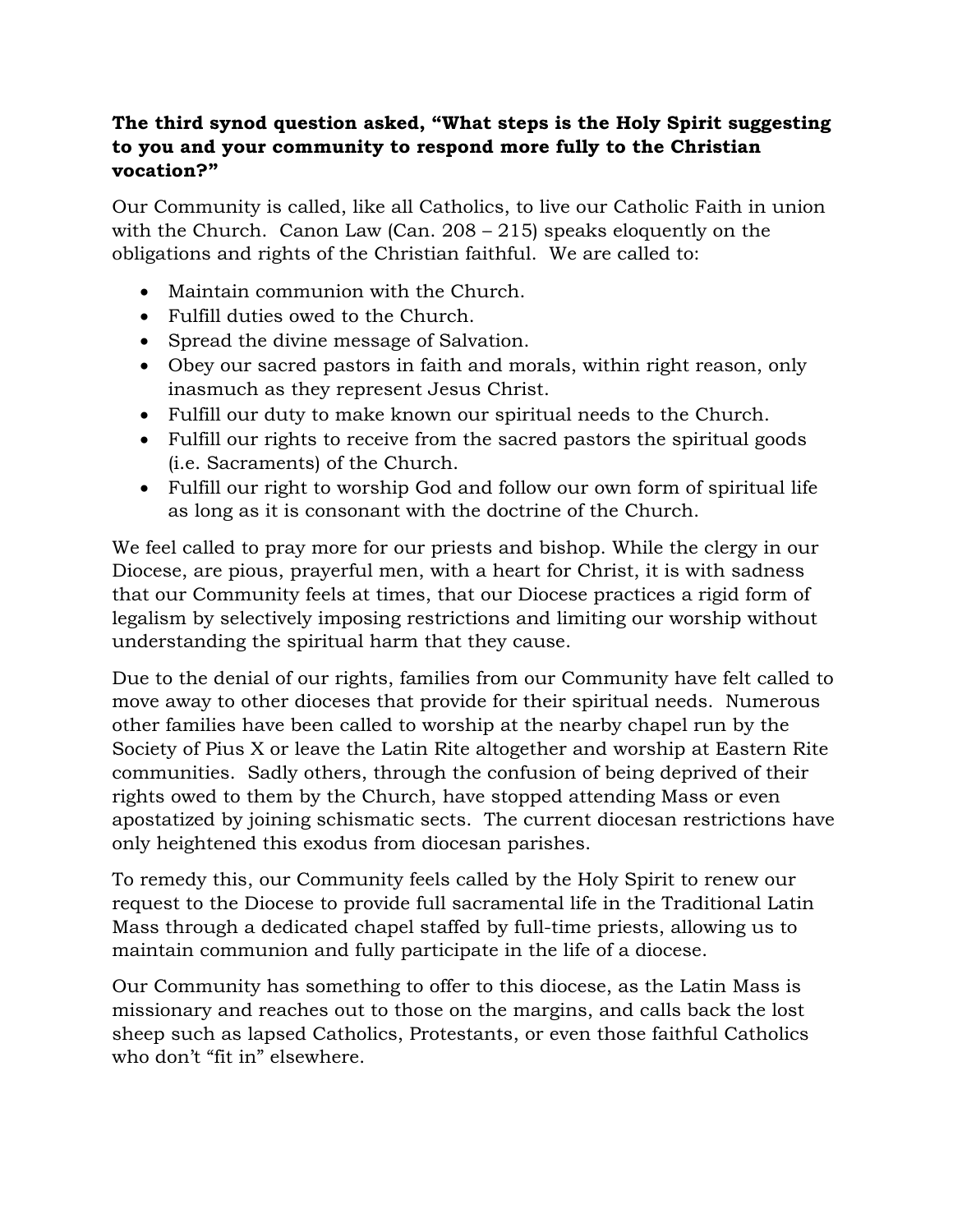The Latin Mass and its devotees can assist in evangelizing the Gospel, as it draws people to learn more about the faith, helps to grow in holiness and in faith, strengthens marriages, and fosters vocations.

A fully dedicated Latin Mass chapel, during this time of liturgical transition, can allow us to respond even more fully to the Christian vocation here in Charlotte.

This Synod may be a providential opportunity for the diocese to reach out from these conversations, and create a renewed and constructive relationship with our Community, which will allow the Gospel to be more broadly proclaimed.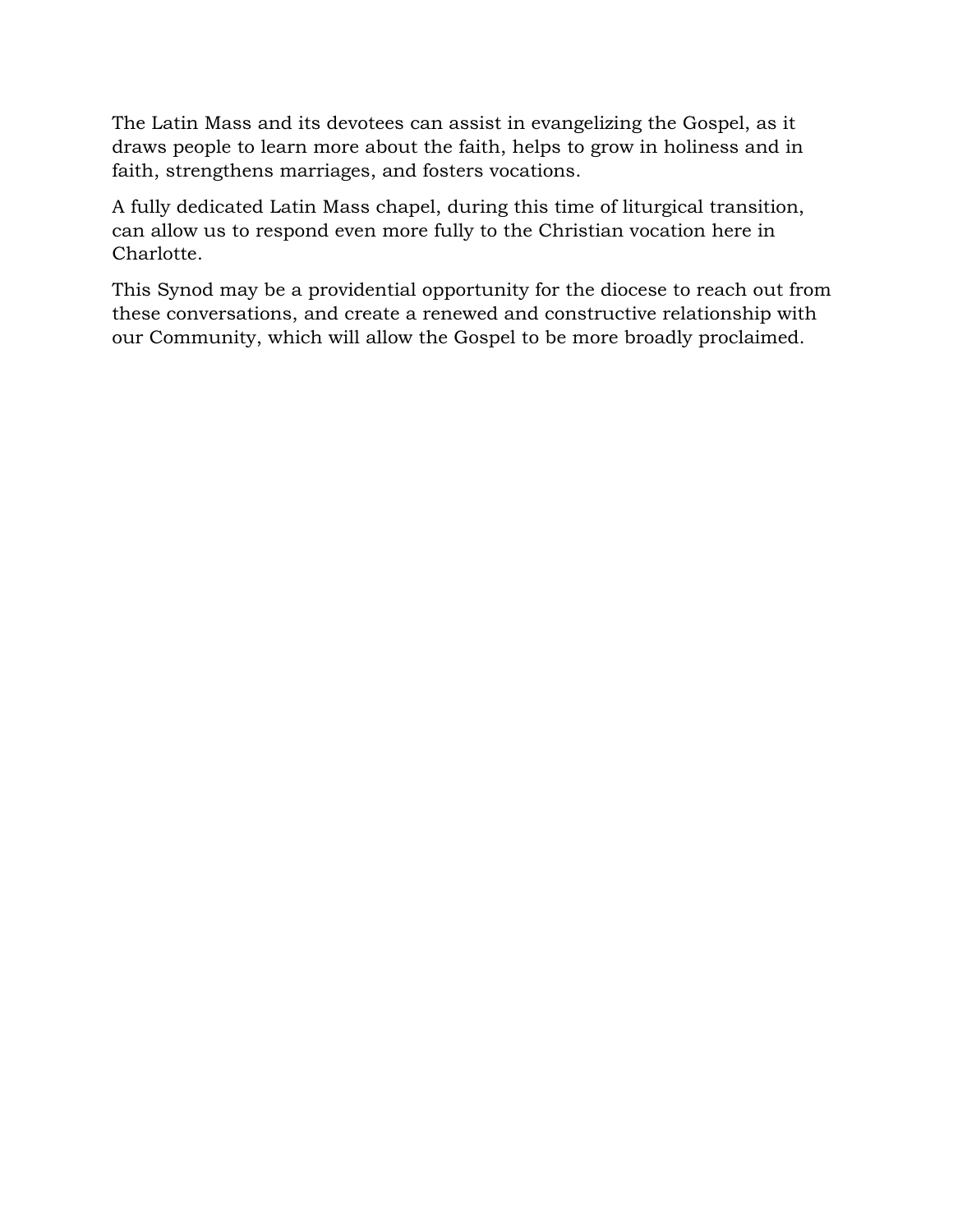In 500 words or less, please reflect on how to respond to what emerged during the synodal conversations. As you think about your answer, I encourage you to discuss what you learned from the synodal process with your parish/group's leadership and those who helped you facilitate the conversations. To ponder the issue, you might consider the following questions:

How should the parish/group respond to what emerged in the synodal conversations? Are there particular steps the Holy Spirit is asking the community to take? How does the parish/group best respond to the questions and challenges that affect people the most? Is there a way to continue the conversation? How do we foster and give a space to grow in the relationships born thanks to the synodal conversations?

The process of gathering the "sensus fidelium" of our Community was a worthwhile and enlightening exercise. It was reassuring to see such a strong unity in the responses.

What emerged is we learned that many more in our Community have felt marginalized by the diocese and desire to be reached out to. Moreover, the conversation has made it clear that many more people in our community desire a full-time dedicated chapel for the Traditional Latin Mass so they can encounter our Lord's presence daily in a stable chapel environment where they are welcomed.

To continue this conversation, our Community is examining the feasibility of the received responses. We also desire to establish a dialogue with Bishop Jugis to give him the opportunity to understand our needs and to begin to meet them.

The Synod has been a wonderful opportunity to gather our community together and to be moved by the Holy Spirit in a way that can help meet our spiritual needs and be greater Communion with the local Church, and to live out our call to be missionary disciples of the Gospel.

We are grateful to Dr. Rovati and the diocese for providing this Synod opportunity.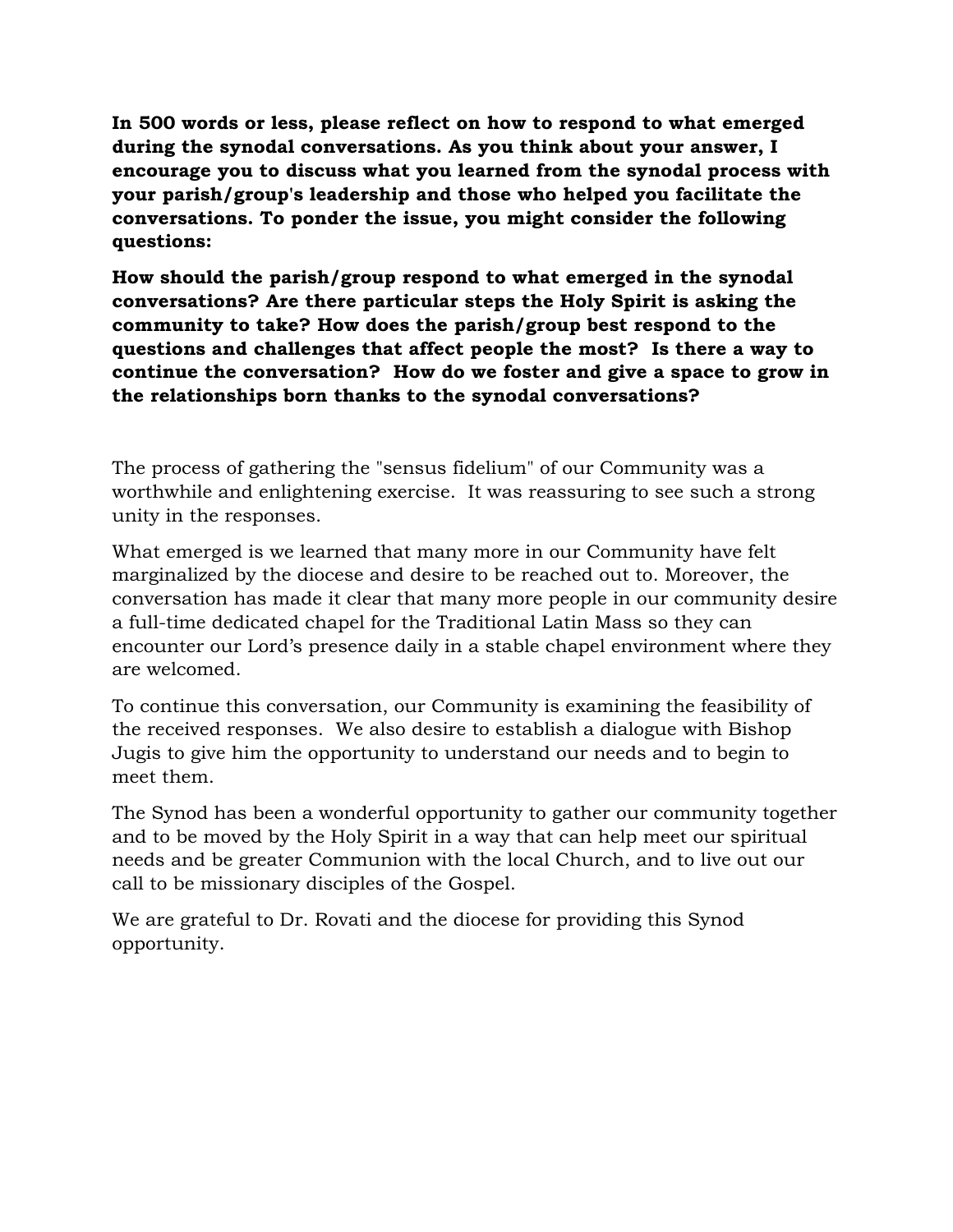## Appendix of Supplemental CLMC Survey Questions

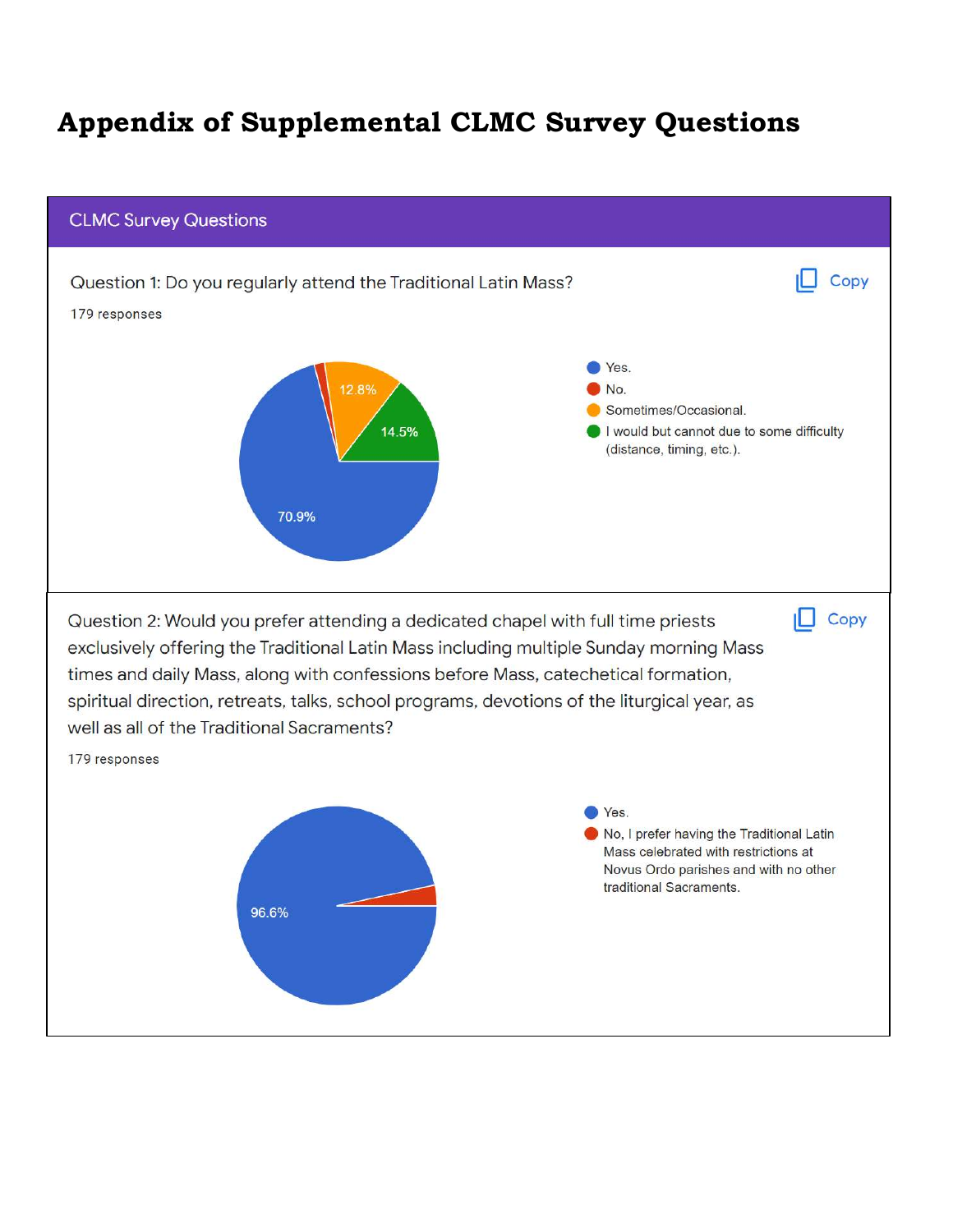